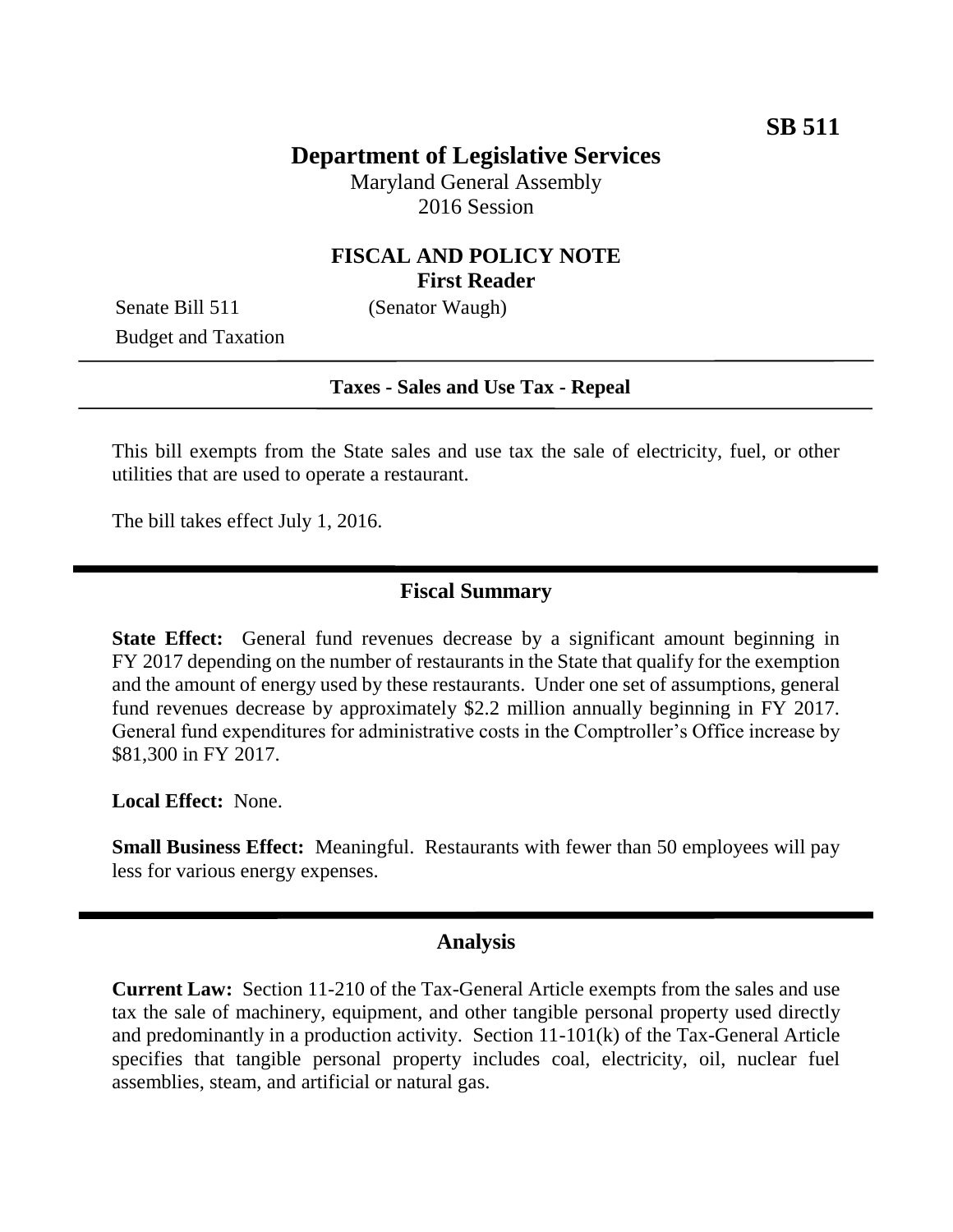The sales and use tax does not apply to (1) a sale of electricity, steam, or artificial or natural gas for use in residential condominiums; (2) a sale of electricity, steam, or artificial or natural gas that is delivered under a residential or domestic rate schedule on file with the Public Service Commission; (3) a sale of coal, firewood, heating oil, or propane gas or similar liquefied gas for use in residential property that contains no more than four units, cooperative housing, condominiums, or other similar residential living arrangements; (4) a sale of electricity through three or more bulk meters for use in a nonprofit planned retirement community of more than 2,000 housing cooperative or condominium units if ownership of units is restricted by age, any unit is served by an individual meter, and on or before July 1, 1979, at least three bulk meters served the community; or (5) a sale of electricity generated by specified solar energy equipment or residential wind energy equipment for the use in residential property owned by an eligible customer generator.

The sales and use tax also does not apply to the sale of geothermal equipment, residential wind energy equipment, or solar energy equipment. Solar energy equipment is certain equipment that uses solar energy to heat or cool a structure, generates electricity to be used in a structure or supplied to the electric grid, or provides hot water for use in a structure.

**Background:** The sales and use tax is the State's second largest source of general fund revenue, accounting for approximately \$4.5 billion in fiscal 2016 and \$4.7 billion in fiscal 2017, according to the December 2015 revenue forecast. **Exhibit 1** shows the sales and use tax rates in surrounding states and the District of Columbia.

| <b>Exhibit 1</b><br><b>Sales and Use Tax Rates in Maryland and Surrounding States</b> |                                                                                                                                                     |  |  |  |  |  |
|---------------------------------------------------------------------------------------|-----------------------------------------------------------------------------------------------------------------------------------------------------|--|--|--|--|--|
| Delaware                                                                              | $0\%$                                                                                                                                               |  |  |  |  |  |
| District of Columbia                                                                  | 5.75%; 10% for liquor sold for off-the-premises consumption and<br>restaurant meals, liquor for consumption on the premises, and<br>rental vehicles |  |  |  |  |  |
| Maryland                                                                              | 6%; 9% for alcoholic beverages                                                                                                                      |  |  |  |  |  |
| Pennsylvania                                                                          | 6% plus 1% or 2% in certain local jurisdictions                                                                                                     |  |  |  |  |  |
| Virginia*                                                                             | 5.3%; 2.5% for food; both rates include 1% for local jurisdictions                                                                                  |  |  |  |  |  |
| West Virginia                                                                         | 6% plus 0.5% or 1% in certain municipalities                                                                                                        |  |  |  |  |  |

\*An additional state tax of 0.7% is imposed in localities in Northern Virginia and the Hampton Roads region.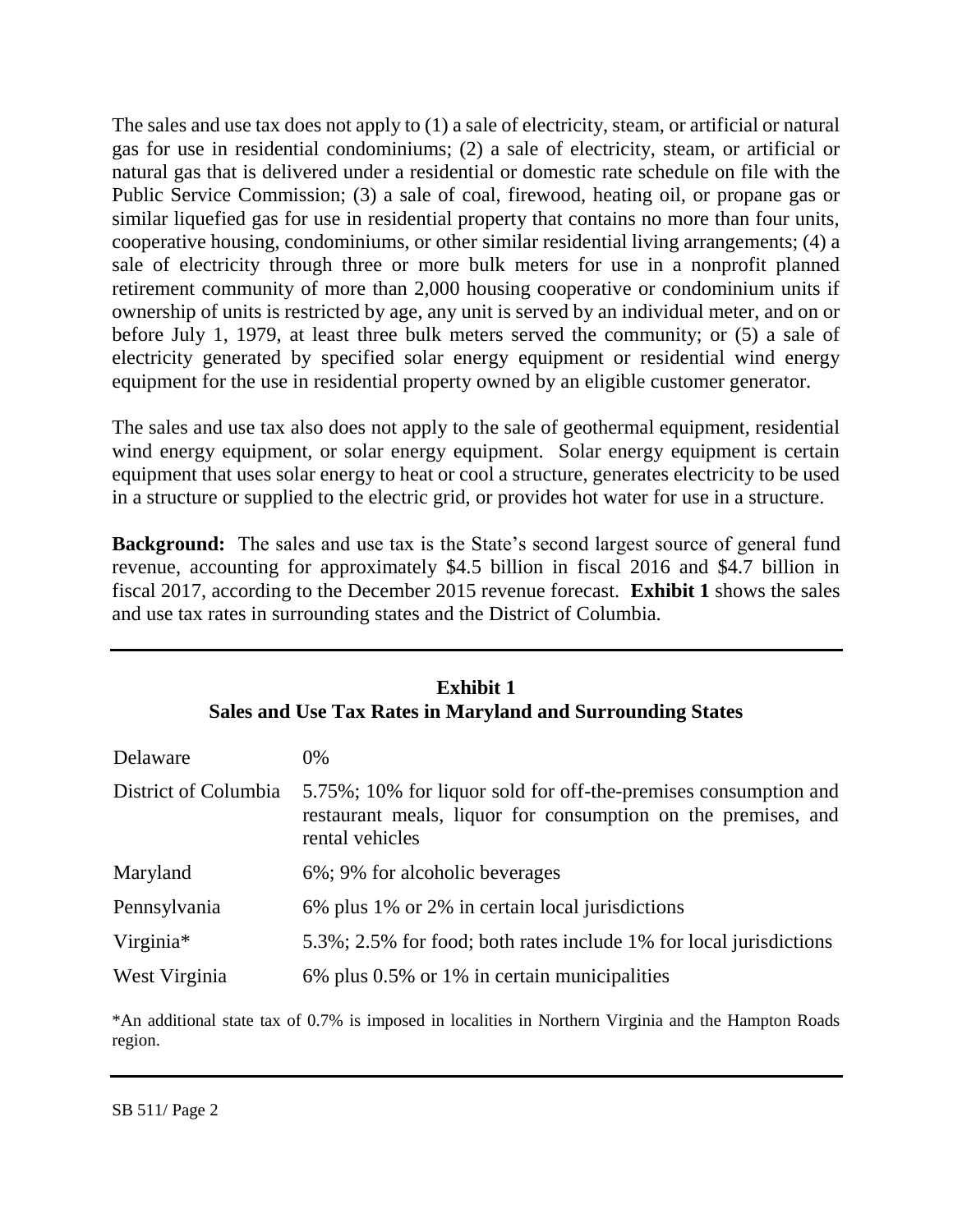**State Fiscal Effect:** General fund revenues decrease by a significant amount beginning in fiscal 2017 depending on the number of restaurants in the State that qualify for the exemption and the amount of energy used by these restaurants.

As a point of reference and *for illustrative purposes only*, it is estimated that general fund revenues could decrease by approximately \$2.2 million in fiscal 2017 and by \$2.5 million in fiscal 2021 based on the following assumptions:

- there are approximately 11,000 eating and drinking establishments in the State that may qualify for the exemption, according to the Maryland Restaurant Association;
- commercial accounts are 9.6% of total energy customers, as shown in **Exhibit 2**;
- commercial accounts provide for nearly 27% of total energy sales, as shown in **Exhibit 3**;
- approximately \$149.9 million in sales taxes was remitted from light and power companies in fiscal 2015; and
- 3% annual increases in energy costs.

### **Exhibit 2 Number of Customers, by Class 2013**

| <b>Utility</b>                   | <b>Residential</b> | <b>Commercial</b> | <b>Industrial</b> | <b>Other</b> | <b>Total</b> |
|----------------------------------|--------------------|-------------------|-------------------|--------------|--------------|
| <b>BGE</b>                       | 1,118,769          | 113,008           | 11,620            | 300          | 1,243,697    |
| Delmarya                         | 174,110            | 25,899            | 239               | 275          | 200,523      |
| Potomac Edison                   | 223,537            | 27,693            | 2,845             | 328          | 254,403      |
| Pepco                            | 486,127            | 47,487            | 12                | 88           | 533,714      |
| <b>Total Accounts</b>            | 2,002,543          | 214,087           | 14,716            | 991          | 2,232,337    |
| <b>Percent of Total Accounts</b> | 89.7%              | $9.6\%$           | $0.7\%$           | $0.0\%$      |              |

BGE: Baltimore Gas and Electric Company

Source: Public Service Commission